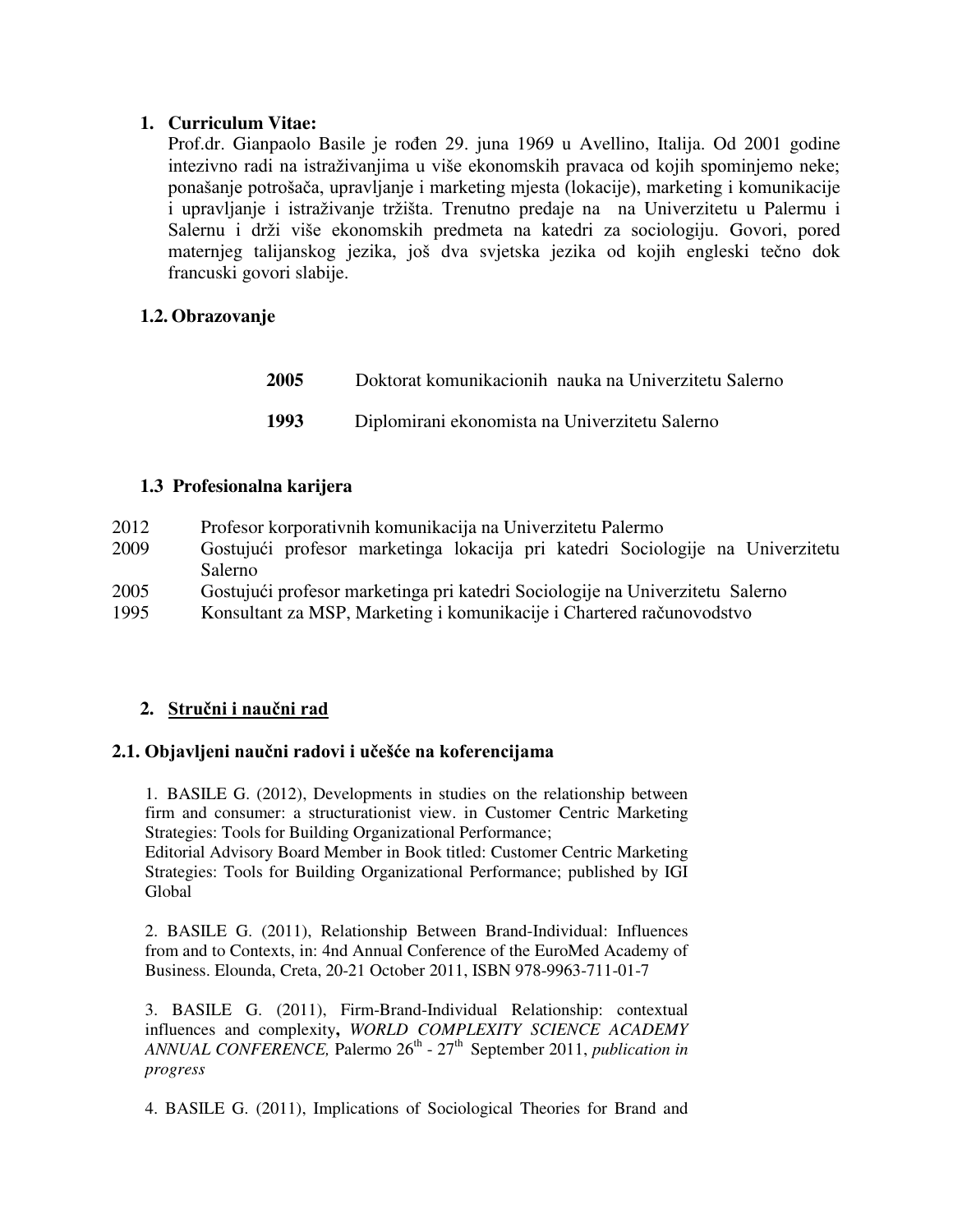Consumer Relationship Studies, 8th International Conference For Consumer Behaviour and Retailing Research. Dubrovnik, Croatia, 27-29/04/2011. In: International Journal of Management Cases*,* ISBN 9789536025404

5. KAUFMANN H.R., LOURIERO S.M.C., BASILE G., VRONTIS D.(2010), New consumer role in brand community: from attractiveness to an active member and embedded learning, In: 3nd Annual EuroMed Conference of the EuroMed Academy of Business. Business Developments Across Countries And Cultures, ISBN: 978-9963-634-83-5

6. SIANO A., BASILE G., VOLLERO A. (2010). Communication Approaches in Knowledge Development Empirical Evidence from an Italian Industrial District. In: 7th International Conference For Consumer Behaviour and Retailing Research. Estoril, Portugal, 7-9/04/2010. International Journal Management Cases, vol. 12, Issue 3, ISSN 1741-6264

7. SIANO A., BASILE G. (2010). Brand and Consumer Relationship: a Sociological View. In: KAUFMANN H. R.. International Consumer Behavior: A Mosaic of Eclective Perspectives- Handbook on International Consumer Behavior. Access. UK.*,* ISBN 978-0-9562471-3-1

8. SIANO A., VOLLERO A., BASILE G. (2010). Communication Approaches in Knowledge Development Empirical Evidence from an Italian Industrial District. 7th International Conference For Consumer Behaviour and Retailing Research. Estoril, Portugal, 7-9/04/2010. In: International Journal of Management Cases, vol. 12, Issue 3. ISSN 1741-6264

9. BASILE G., ADDEO F., SPAGNUOLO R. (2010). Local products as a key for economic development drive by tourism: a case study research in Irpinia. 7th International Conference For Consumer Behaviour and Retailing Research. Estoril, Portugal, 7-9/04/2010. In: International Journal of Management Cases, vol. 12, Issue 2, ISSN 1741-6264

10. FERRI A. M., BASILE G., AIELLO L. (2010). The Relationship Between Integrated Cultural Product Brand and Individual: a Conceptual Framework. In: 7th International Conference For Consumer Behaviour and Retailing Research. Estoril, Portugal, 7-9/04/2010. In: International Journal of Management Cases, vol. 12, Issue 2, ISSN 1741-6264

11. PALAZZO M., KAUFMANN H. R., VOLLERO A., BASILE G. (2010). The role played by community in the relationship firm-customer: the online expert investment communities. In: 7th International Conference For Consumer Behaviour and Retailing Research. Estoril, Portugal, 7-9/04/2010. In: Internationa Journal of Management Cases, vol. 12, Issue 2, ISSN 1741-6264

12. SIANO A., VOLLERO A., BASILE G. (2009). Sme Communication Trends in B-TO-B Markets. An Exploratory Survey in an Italian Industrial District. In: ANKARA UNIVERSITY INTERNATIONAL CONFERENCE MARKETING AND ENTERPREUNERSHIP AUMEC 2009. Antalya - TURKEY, 6-9 Aprile 2009, p. 215-226, ISBN/ISSN: 978-605-5782-06-1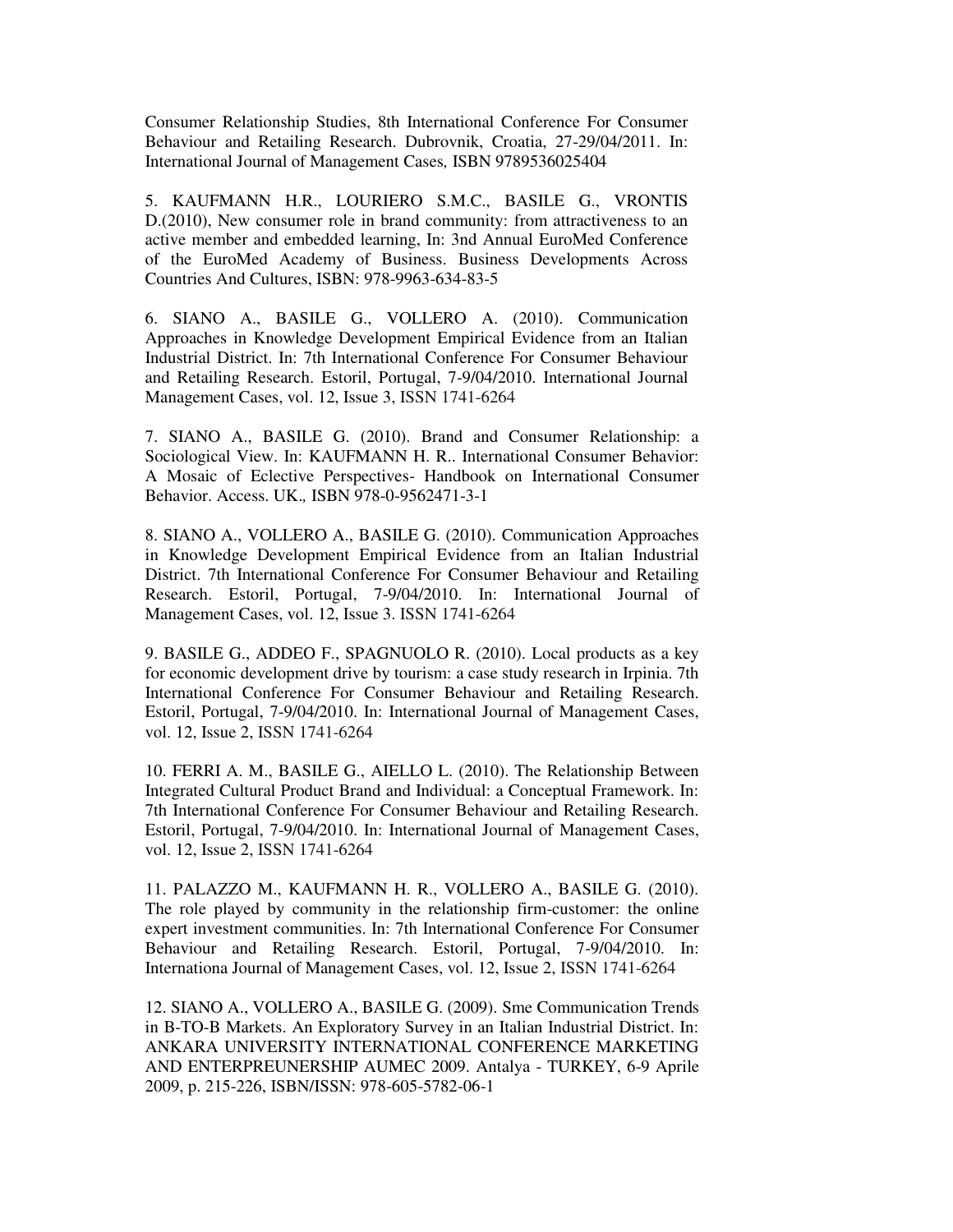13. PICIOCCHI P., BASSANO C., VOLLERO A., BASILE G. (2009). Communication Through Internet-Based Technologies (IBT) for Promoting Competitiveness in Italian Jewelry Districts. In: Proceedings of the 14th International Conference on Corporate and Marketing Communication. University of Nicosia, Cyprus, Aprile 23-24, ISBN/ISSN: 978-9963-634-59-0

14. SIANO A., CONFETTO M. G., VIGNALI G., BASILE G. (2009). The social dimension of buying: Opportunities resulting from new retailing forms. In: 2nd Annual EuroMed Conference. Salerno, October 26-28, doi: 10.3292/EUROMED 2009; in G. Vignali, C. Viganli, *Fashion Marketing & Theory,* Access Press UK, ISBN 978-0-9562471-1-7, pp. 35-43

15. SIANO A., KAUFMANN H. R., BASILE G., KITSIOS A. (2009). The Evolution of New Consumer Roles in Branding. In: 2nd Annual EuroMed Conference. Salerno, October 26-28, doi: 10.3292/EUROMED 2009

16. SIANO A., PICIOCCHI P., VOLLERO A., BASILE G. (2009). *Communication, Cultural Trends, and Competitive Advantage in BTOB Markets. A Survey on Smes in the Province of Avellino*. In: 2nd Annual EuroMed Conference. Salerno, October 26-28, doi: 10.3292/EUROMED 2009; in: Esperienze d'Impresa, n.2/2009

17. SIANO A., BASILE G. (2009). Brand-Consumer relationship: from attractiveness to commitment. In: 6th International Conference For Consumer Behaviour and Retailing Research. Univerity of Apllied Sciences Voralberg, Austria, 16-18 Aprile 2009 International Journal of Management Cases, vol. 11 Issue 2; p. 42-51, ISSN: 1741-6264

18. BASILE G. (2007). Relazioni Sistemiche tra Impresa e Consumatore, ESPERIENZE D'IMPRESA, vol. 2; p. 43-60, ISSN: 1971-5293

19. BASILE G. (2006). Attivazione dei Contesti e Sensemaking: Presupposti per il Rilascio di Risorse da parte dei Sovra-Sistemi. In: SERGIO BARILE*.* L'IMPRESA COME SISTEMA CONTRIBUTI SULL'APPROCCIO SISTEMICO VITALE (ASV). p. 183-187, TORINO: GIAPPICHELLI, ISBN/ISSN: 88-348-6363-1

20. BASILE G. (2005). La Cultura d'Impresa: Aspetti Definitori e Considerazioni in una prospettiva Sistemico-Vitale. ESPERIENZE D'IMPRESA, vol. 2; p. 123-144, ISSN: 1971-5293

21. SIANO A., BASILE G. (2004). Il Controllo di Gestione delle Imprese Editoriali. In: ANTONELLI V., D'ALESSIO R.. *Casi di Controllo di Gestione.* Metodi, Tecniche, Casi Aziendali di Settore. p. 353-369, MILANO: Ipsoa, ISBN:8821720314

22. BASILE G. (2002). Le decisioni tattiche di comunicazione: la programmazione dei tempi e degli spazi di intervento e la determinazione del budget (Cap. VI); l'implementazione ed il controllo del piano di comunicazione (Cap.VII). In: ALFONSO SIANO A CURA DI, COAUTORI G. BASILE, A.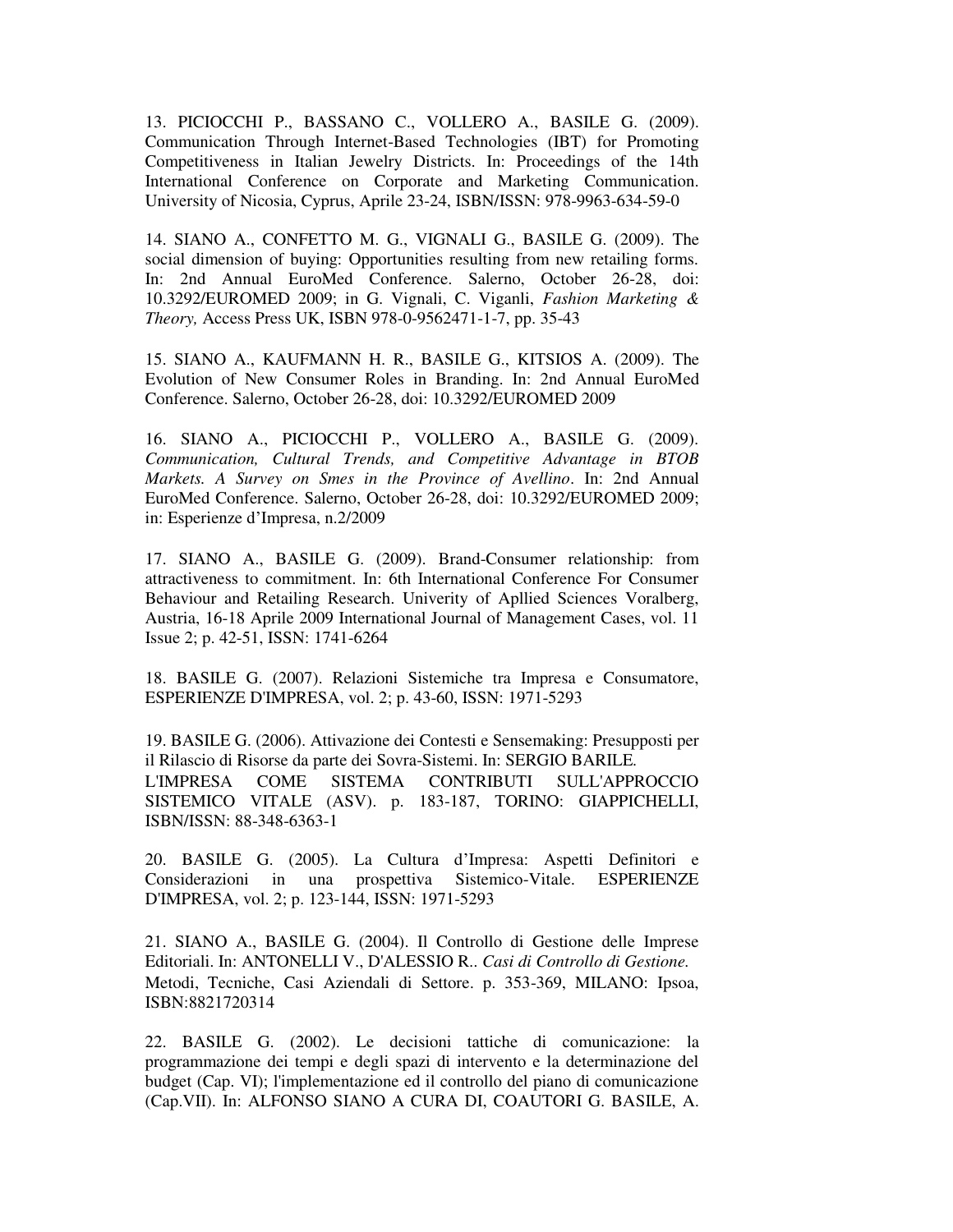CICALESE, M. G. CONFETTO, S. LEONE, A. LOPALDI, V. NOVI. Il piano di comunicazione aziendale. Elementi costitutivi

## **2.2 Predavanja i kursevi u akademskim institucijama – ljetne škole**

#### *2009*

Sesta Scuola Estiva sul Metodo e la Ricerca Sociale: L'analisi dei gruppi: cluster analysis. Organizzata dalla Paideia e dall'Università degli Studi di Salerno Dipartimenti di Scienze della Comunicazione e di Sociologia e Scienza della Politica, Borgo di Terravecchia Giffoni Valle Piana (Sa), 7-12 september.

#### *2009*

Tutorial ARS 2009: Introduction to the Analysis of Network Data via UciNet; Workshop ARS 2009: Models and Methods for Relational Data.

University of Salerno on 13-14 July 2009

#### *2008*

Quinta Scuola Estiva sul Metodo e la Ricerca Sociale: Analisi dei Reticoli. Organizzata dalla Paideia e dall'Università degli Studi di Salerno Dipartimenti di Scienze della Comunicazione e di Sociologia e Scienza della Politica, Borgo di Terravecchia Giffoni Valle Piana (Sa), 8-11 september.

#### *2004*

 "Metodologia della didattica", organizzata dall'Accademia Italiana di Economia Aziendale (AIDEA), Pinerolo, 6-16 september.

#### *2004*

 "Metodo e la ricerca sociale", organizzata dalla Paideia e dall'Università degli Studi di Salerno Dipartimenti di Scienze della Comunicazione e di Sociologia e Scienza della Politica, Borgo di Terravecchia Giffoni Valle Piana (Sa), 23-27 august.

#### *2003*

Workshop sull'"Analisi dei dati censuali"; organizzato dai Dipartimenti di Scienze della Comunicazione e di Sociologia e Scienza della Politica dell'Università degli Studi di Salerno, Gaiano (SA) 22-27 september 2003.

 "Metodologia della ricerca", organizzata dall'Accademia Italiana di Economia Aziendale (AIDEA), Palermo, 14-19 september.

## **2.3. Učešće u projektima( istraživačke aktivnosti)**

#### **2.5 Akademske aktivnosti i članstva**